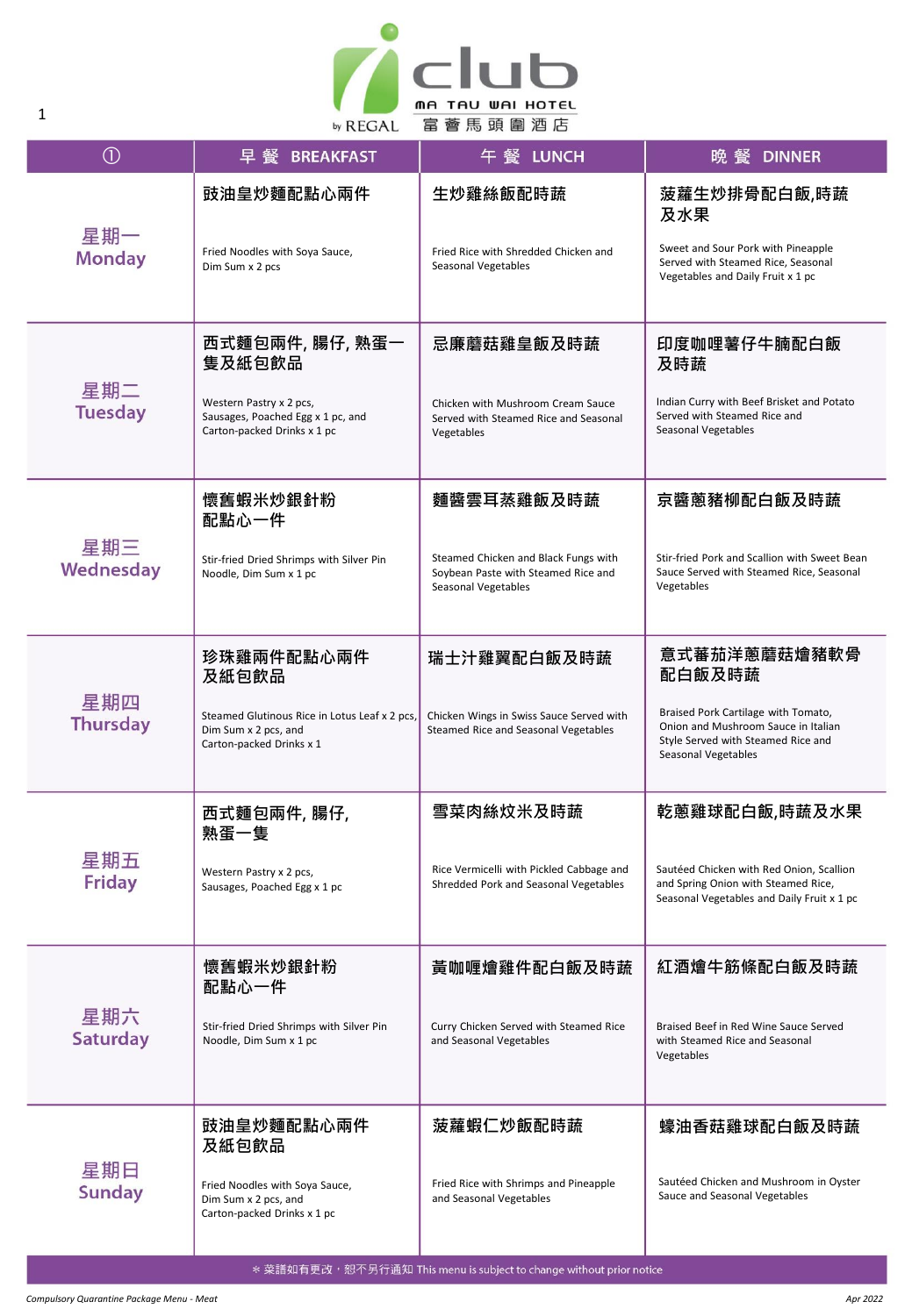

| $\circledcirc$         | 早 餐<br><b>BREAKFAST</b>                                                                                | 午 餐 LUNCH                                                                                                                     | 晚 餐 DINNER                                                                                                            |
|------------------------|--------------------------------------------------------------------------------------------------------|-------------------------------------------------------------------------------------------------------------------------------|-----------------------------------------------------------------------------------------------------------------------|
| 星期一<br><b>Monday</b>   | 西式麵包兩件, 腸仔,<br>熟蛋一隻                                                                                    | 茄汁雞絲炒意粉配時蔬                                                                                                                    | 印度咖哩薯仔牛腩配白飯,<br>時蔬及水果                                                                                                 |
|                        | Western Pastry x 2 pcs,<br>Sausages, Poached Egg x 1 pc                                                | Fried Spaghetti with Shredded Chicken in<br>Tomato Sauce and Seasonal Vegetables                                              | Indian Curry with Beef Brisket and Potato<br>Served with Steamed Rice, Seasonal<br>Vegetables and Daily Fruit x 1 pc  |
| 星期二<br><b>Tuesday</b>  | 懷舊蝦米炒銀針粉<br>配點心一件及紙包飲品                                                                                 | 意式白菌雞皇飯及時蔬                                                                                                                    | 野菌粟米肉粒配白飯及時蔬                                                                                                          |
|                        | Stir-fried Dried Shrimps with Silver Pin<br>Noodle, Dim Sum x 1 pc, and<br>Carton-packed Drinks x 1 pc | Chicken à la King with White Button<br>Mushroom in Italian Cream Sauce Served<br>with Steamed Rice and Seasonal<br>Vegetables | Sautéed Pork with Sweet Corn and Assorted<br>Mushrooms Served with Steamed Rice, and<br>Seasonal Vegetables           |
|                        | 珍珠雞兩件配點心兩件                                                                                             | 蟲草花蒸雞飯及時蔬                                                                                                                     | 蠔油豬柳配白飯,時蔬                                                                                                            |
| 星期三<br>Wednesday       | Steamed Glutinous Rice in Lotus Leaf x 2 pcs,<br>Dim Sum x 2 pcs                                       | Steamed Chicken and Dried Cordyceps<br>Served with Steamed Rice and Seasonal<br>Vegetables                                    | Sautéed Pork in Oyster Sauce Served with<br>Steamed Rice, Seasonal Vegetables                                         |
| 星期四<br><b>Thursday</b> | 西式麵包兩件, 腸仔,<br>熟蛋一隻及紙包飲品                                                                               | 葡國汁燴雞件配白飯及時蔬                                                                                                                  | 紅咖哩薯仔燴魚柳配白飯<br>及時蔬                                                                                                    |
|                        | Western Pastry x 2 pcs,<br>Sausages, Poached Egg x 1 pc, and<br>Carton-packed Drinks x 1 pc            | Portuguese Coconut Curry Chicken Served<br>with Steamed Rice and Seasonal<br>Vegetables                                       | Fish Fillet and Potato in Red Curry Served<br>with Steamed Rice and Seasonal Vegetables                               |
|                        | 懷舊蝦米炒銀針粉<br>配點心一件                                                                                      | 榨菜肉絲炆米及時蔬                                                                                                                     | 柱侯蘿蔔牛腩配白飯,時蔬<br>及水果                                                                                                   |
| 星期五<br><b>Friday</b>   | Stir-fried Dried Shrimps with Silver Pin<br>Noodle, Dim Sum x 1 pc                                     | Rice Vermicelli with Shredded Pork and<br>Pickled Mustard and Seasonal Vegetables                                             | Braised Beef Brisket with Radish in<br>Chu Hou Sauce with Steamed Rice, Seasonal<br>Vegetables and Daily Fruit x 1 pc |
| 星期六<br><b>Saturday</b> | 豉油皇炒麵配點心兩件                                                                                             | 白汁粟米雞粒配白飯及時蔬                                                                                                                  | 燒汁洋蔥豬柳配白飯及時蔬                                                                                                          |
|                        | Fried Noodles with Soya Sauce,<br>Dim Sum x 2pcs                                                       | Diced Chicken and Sweet Corn in Sauce<br>Béchamel Served with Steamed Rice and<br>Seasonal Vegetables                         | Pork with Onion in Teriyaki Sauce Served<br>with Steamed Rice and Seasonal<br>Vegetables                              |
| 星期日<br><b>Sunday</b>   | 西式麵包兩件, 腸仔,<br>熟蛋一隻及紙包飲品                                                                               | 櫻花蝦海鮮炒飯及時蔬                                                                                                                    | 瑞士汁雞翼配白飯及時蔬                                                                                                           |
|                        | Western Pastry x 2 pcs,<br>Sausages, Poached Egg x 1 pc, and<br>Carton-packed Drinks x 1 pc            | Fried Rice with Dried Baby Shrimps and<br>Seafood and Seasonal Vegetables                                                     | Chicken Wings in Swiss Sauce Served with<br>Steamed Rice and Seasonal<br>Vegetables                                   |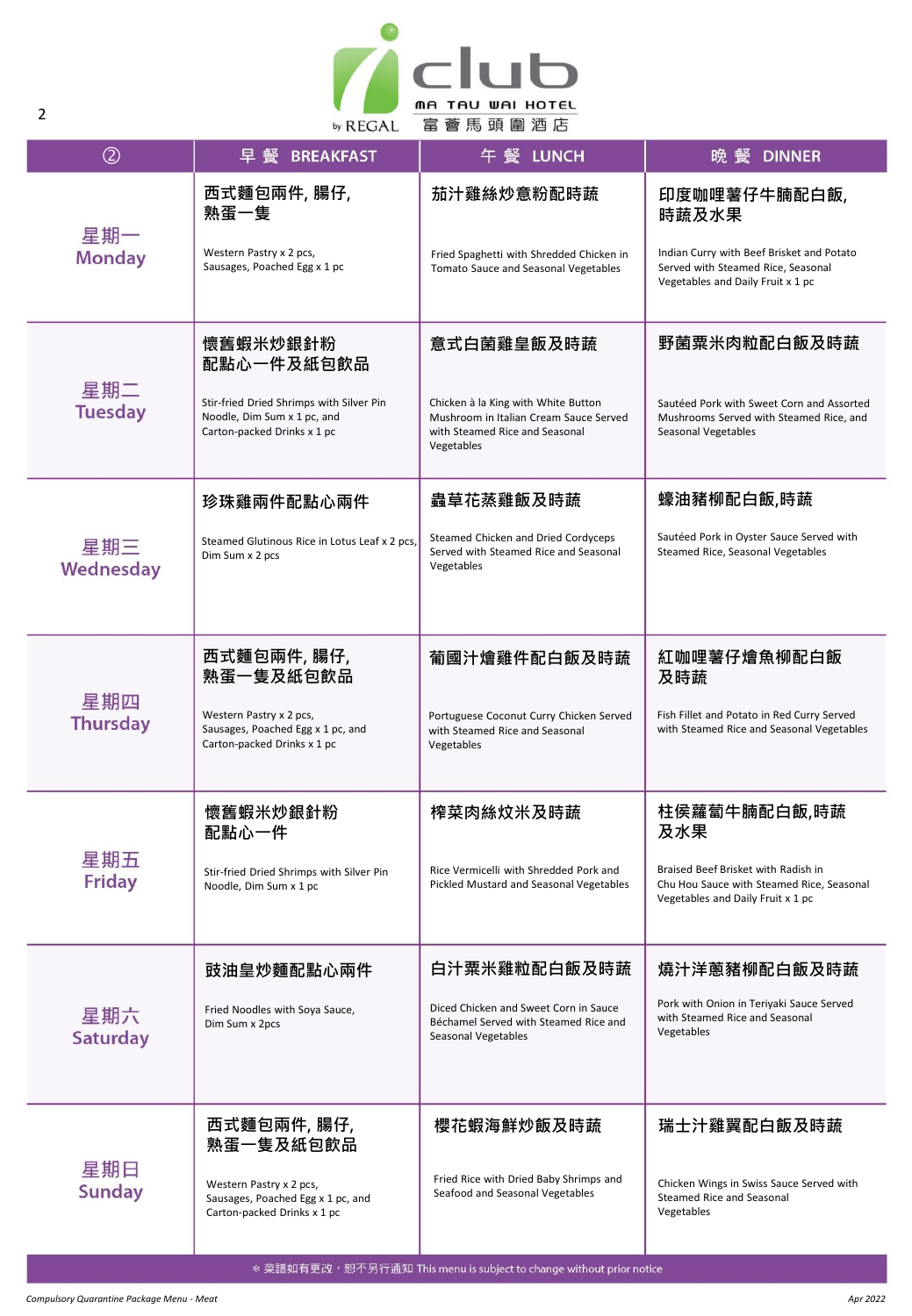

| $\odot$                | 모 督<br><b>BREAKFAST</b>                                                                                | 午 餐 LUNCH                                                                                                                                                           | <b>DINNER</b><br>晩 餐                                                                                                       |
|------------------------|--------------------------------------------------------------------------------------------------------|---------------------------------------------------------------------------------------------------------------------------------------------------------------------|----------------------------------------------------------------------------------------------------------------------------|
|                        | 豉油皇炒麵配素點心兩件                                                                                            | 雜菜炒烏冬配時蔬                                                                                                                                                            | 羅漢齋配白飯,時蔬及水果                                                                                                               |
| 星期一<br><b>Monday</b>   | Fried Noodles with Soya Sauce,<br>Dim Sum x 2pcs                                                       | Fried U-don with Assorted Vegetables<br>and Seasonal Vegetables                                                                                                     | Sautéed Beancurd with Mushrooms Served<br>with Steamed Rice, Seasonal Vegetables,<br>and Daily Fruit x 1 pc                |
| 星期二<br><b>Tuesday</b>  | 西式麵包兩件, 熟蛋一隻<br>及紙包飲品<br>Western Pastry x 2 pcs,<br>Poached Egg x 1 pc,<br>Carton-packed Drinks x 1 pc | 黑松露醬燴本菇配白飯<br>及時蔬<br>Pan-fried Bai Ling Mushroom with Black<br>Truffle Sauce Served with Steamed Rice,<br>and Seasonal Vegetables                                   | 車厘茄本菇忌廉配白飯<br>及時蔬<br>Cherry Tomato and Mushroom Cream<br>Sauce Served with Steamed Rice,<br>Seasonal Vegetable and Dessert |
|                        | 清素銀針粉配點心一件                                                                                             | 羅漢齋燴飯及時蔬                                                                                                                                                            | 蓮藕片炒素帶子配白飯<br>及時蔬                                                                                                          |
| 星期三<br>Wednesday       | Assorted Vegetable with Silver Pin Noodle,<br>Dim Sum x 1 pc                                           | Stewed Rice with Assorted Vegetables<br>and Seasonal Vegetables                                                                                                     | Sautéed Sliced Lotus Roots and Vegan<br>Scallops Served with Steamed Rice,<br>Seasonal Vegetables                          |
| 星期四<br><b>Thursday</b> | 豉油皇炒麵配素點心兩件<br>及紙包飲品                                                                                   | 海南咖喱雜菜配白飯<br>及時蔬                                                                                                                                                    | 鮮竹燜粗齋配白飯及時蔬                                                                                                                |
|                        | Fried Noodles with Soya Sauce,<br>Dim Sum x 2 pcs,<br>Carton-packed Drinks x 1 pc                      | Assorted Vegetables in Curry Served with<br>Steamed Rice and Seasonal Vegetables                                                                                    | Braised Mushroom and Vegetables with<br>Beancurd Sheet Served with Steamed Rice,<br>Seasonal Vegetables and Dessert        |
|                        | 西式麵包兩件, 熟蛋一隻                                                                                           | 蠔皇草菇燜伊麵及時蔬                                                                                                                                                          | 珍菌炒素雞配白飯,時蔬<br>及水果                                                                                                         |
| 星期五<br><b>Friday</b>   | Western Pastry x 2 pcs,<br>Poached Egg x 1 pc                                                          | Stewed E-fu Noodles with Straw<br>Mushrooms in Oyster Sauce and Seasonal<br>Vegetables                                                                              | Stir-fried Vegan Chicken (Tofu) and<br>Mushrooms Served with Steamed Rice,<br>Seasonal Vegetables and Daily Fruit x 1 pc   |
| 星期六<br><b>Saturday</b> | 清素銀針粉配點心一件                                                                                             | 鮮冬菇粉絲燴津白配白飯<br>及時蔬                                                                                                                                                  | 咖喱薯角素火腿配白飯<br>及時蔬                                                                                                          |
|                        | Assorted Vegetable with Silver Pin Noodle,<br>Dim Sum x 1 pc                                           | Stir-fried Vegan Chicken (Tofu) with<br>Mushrooms, Chinese Vermicelli with Stewed<br>Cabbage and Fresh Mushroom Served with<br>Steamed Rice and Seasonal Vegetables | Potato Wedges and Vegan Ham in Curry<br>Served with Steamed Rice, Seasonal<br>Vegetable and Dessert                        |
| 星期日<br><b>Sunday</b>   | 豉油皇炒麵配素點心兩件<br>及紙包飲品                                                                                   | 田園素炒絲苗及時蔬                                                                                                                                                           | 玉豆炒素雞柳配白飯及時蔬                                                                                                               |
|                        | Fried Noodles with Soya Sauce,<br>Dim Sum x 2 pcs,<br>Carton-packed Drinks x 1 pc                      | Fried Rice with Mushrooms and Vegetables,<br>Seasonal Vegetables, Daily Soup                                                                                        | Stir-fried Vegan Chicken (Tofu) and French<br>Beans Served with Steamed Rice and<br>Seasonal Vegetable                     |

1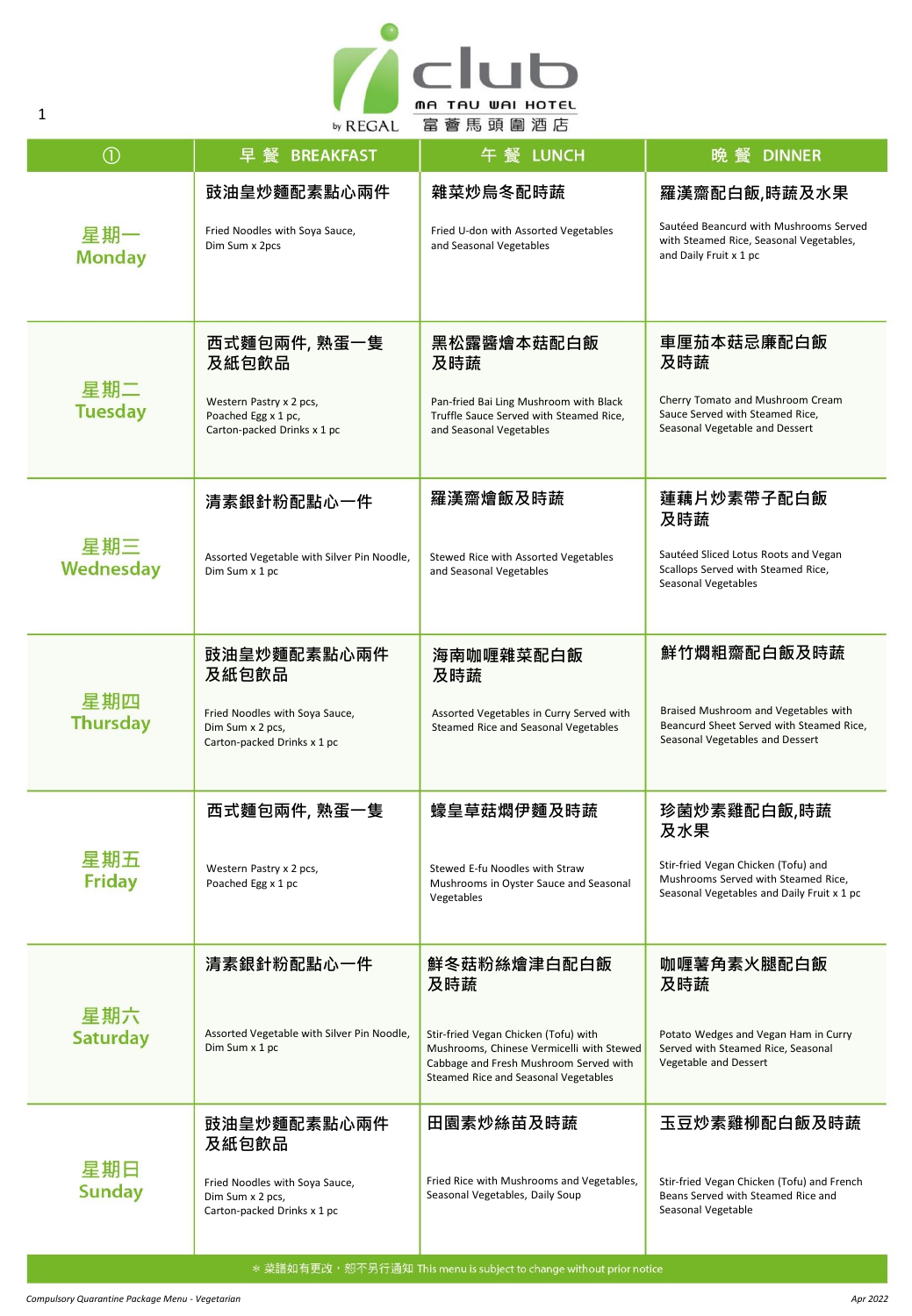

| $\circled{2}$          | 早 餐<br><b>BREAKFAST</b>                                                                      | 午 餐 LUNCH                                                                                                                      | 晩 餐<br><b>DINNER</b>                                                                                                                          |
|------------------------|----------------------------------------------------------------------------------------------|--------------------------------------------------------------------------------------------------------------------------------|-----------------------------------------------------------------------------------------------------------------------------------------------|
| 星期一<br><b>Monday</b>   | 西式麵包兩件, 熟蛋一隻                                                                                 | 素珍燜新竹米及時蔬                                                                                                                      | 紅燜雜菌豆腐配白飯,時蔬<br>及水果                                                                                                                           |
|                        | Western Pastry x 2 pcs,<br>Poached Egg x 1 pc                                                | Stewed Rice Vermicelli with Mushroom<br>and White Fungus Served with Seasonal<br>Vegetables                                    | Braised Assorted Mushrooms and Fungus<br>with Tofu in Brown Sauce Served with<br>Steamed Rice, Seasonal Vegetables, and<br>Daily Fruit x 1 pc |
|                        | 清素銀針粉配點心一件<br>及紙包飲品                                                                          | 羅漢齋配白飯及時蔬                                                                                                                      | 車厘茄本菇忌廉配白飯<br>及時蔬                                                                                                                             |
| 星期二<br><b>Tuesday</b>  | Assorted Vegetable with Silver Pin Noodle,<br>Dim Sum x 1 pc,<br>Carton-packed Drinks x 1 pc | Sautéed Beancurd with Mushrooms<br>Served with Steamed Rice and<br>Seasonal Vegetables                                         | Cherry Tomato and Mushroom Cream<br>Sauce Served with Steamed Rice and<br>Seasonal Vegetables                                                 |
|                        | 豉油皇炒麵配素點心兩件                                                                                  | 田園素炒絲苗及時蔬                                                                                                                      | 彩椒西芹炒素帶子配白飯<br>及時蔬                                                                                                                            |
| 星期三<br>Wednesday       | Fried Noodles with Soya Sauce,<br>Dim Sum x 2 pcs                                            | Vegetables Fried Rice and Seasonal<br>Vegetables                                                                               | Stir-fried Bell-pepper, Celery and Vegan<br>Scallops Served with Steamed Rice,<br>Seasonal Vegetables                                         |
|                        | 西式麵包兩件, 熟蛋一隻<br>及紙包飲品                                                                        | 鮮冬菇粉絲燴津白配白飯                                                                                                                    | 素雞紅燜雜菌配白飯及時蔬                                                                                                                                  |
| 星期四<br><b>Thursday</b> | Western Pastry x 2 pcs,<br>Poached Egg x 1 pc,<br>Carton-packed Drinks x 1 pc                | Chinese Vermicelli with Stewed Cabbage<br>and Fresh Mushroom Served with<br>Steamed Rice and Seasonal Vegetables               | Sautéed Assorted Mushroom with Vegan<br>Chicken (Tofu) in Brown Sauce and<br>Seasonal Vegetables                                              |
|                        | 清素銀針粉配點心一件                                                                                   | 雜菜炒鳥冬及時蔬                                                                                                                       | 家常素豆腐配白飯,時蔬<br>及水果                                                                                                                            |
| 星期五<br><b>Friday</b>   | Assorted Vegetable with Silver Pin Noodle,<br>Dim Sum x 1 pc                                 | Stir-fried U-don with Assorted Vegetables<br>and Seasonal Vegetables                                                           | Sautéed Tofu and Roasted Egg Plants with<br>Assorted Mushrooms Served with Steamed<br>Rice, Seasonal Vegetables and Daily Fruit x 1 pc        |
| 星期六<br><b>Saturday</b> | 豉油皇炒麵配素點心兩件                                                                                  | 什菌紅燒茄子配白飯,時蔬<br>及餐湯                                                                                                            | 蓮藕片炒素火腿配白飯<br>及時蔬                                                                                                                             |
|                        | Fried Noodles with Soya Sauce,<br>Dim Sum x2                                                 | Sautéed Tofu and Roasted Egg Plants with<br>Assorted Mushrooms Served with Steamed<br>Rice, Seasonal Vegetables and Daily Soup | Stir-fried Lotus Root Slices and Vegan Ham<br>Served with Steamed Rice and<br>Seasonal Vegetables                                             |
| 星期日<br><b>Sunday</b>   | 西式麵包兩件, 熟蛋一隻<br>及紙包飲品                                                                        | 鮮冬菇粉絲燴津白配白飯<br>及時蔬                                                                                                             | 玉豆炒素雞柳配白飯及時蔬                                                                                                                                  |
|                        | Western Pastry x 2 pcs,<br>Poached Egg x 1 pc,<br>Carton-packed Drinks x 1 pc                | Chinese Vermicelli with Stewed Cabbage<br>and Fresh Mushroom Served with<br>Steamed Rice and Seasonal Vegetables               | Stir-fried Vegetarian Chicken (Tofu) and<br>French Beans Served with Steamed Rice and<br>Seasonal Vegetables                                  |

2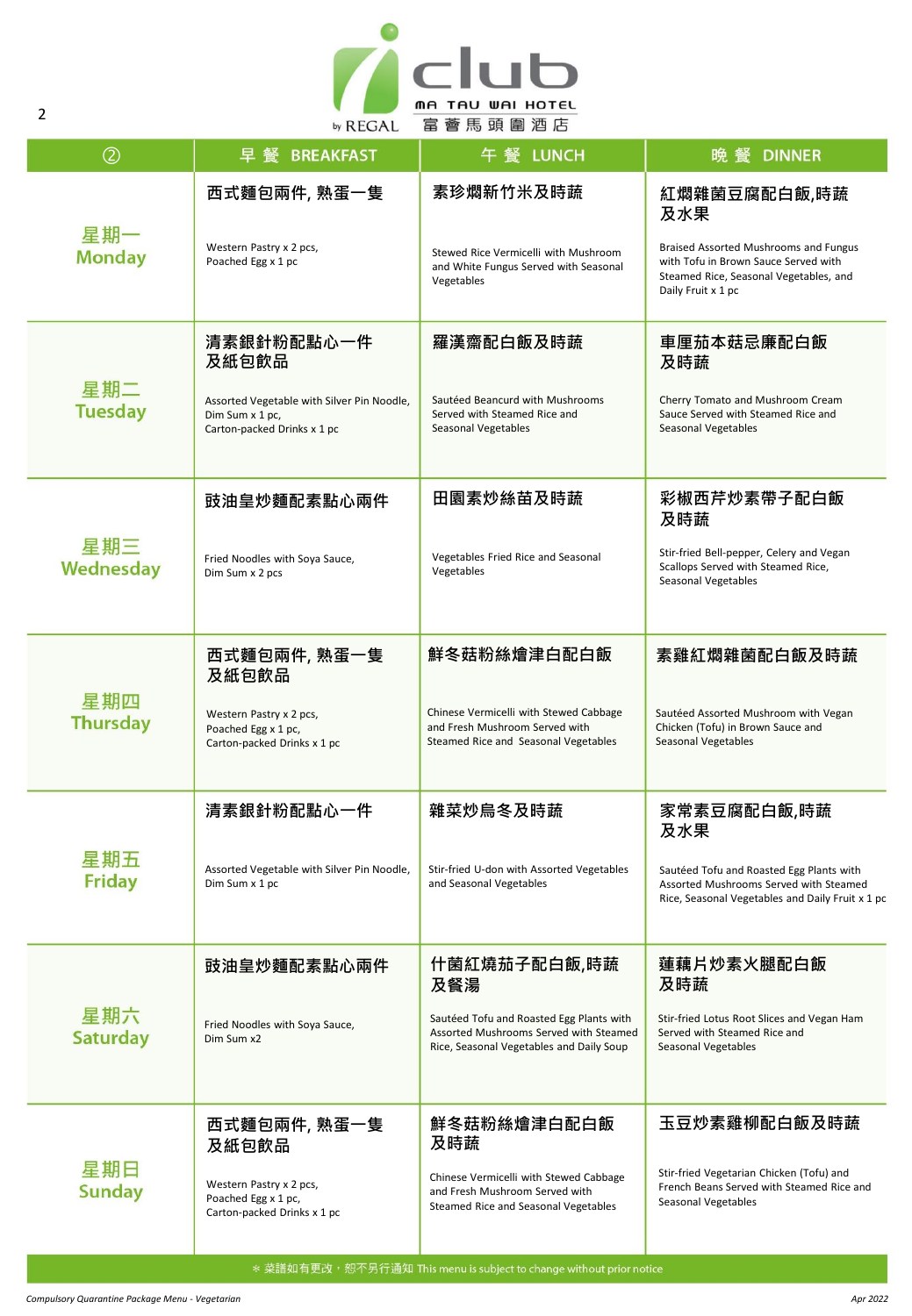

|                        | 早 餐 BREAKFAST                                                               | 午 餐 LUNCH                                                                                                  | 晚 餐 DINNER                                                                                                                           |
|------------------------|-----------------------------------------------------------------------------|------------------------------------------------------------------------------------------------------------|--------------------------------------------------------------------------------------------------------------------------------------|
| 星期一<br><b>Monday</b>   | 香料扁豆燉蔬菜,<br>蒸鹹米漿糕                                                           | 黑扁豆紅腰豆奶油咖喱,<br>印式菠菜奶酪配印度香米飯,<br>香烤印度饟餅                                                                     | 印式奶油雞肉咖喱, 馬薩拉香汁<br>紅腰豆配印度香米飯,<br>香烤印度饟餅及水果                                                                                           |
|                        | Sambar x 1 pc, Idli x 1 pc                                                  | Dal Makhani x 1 pc, Palak Paneer x 1 pc,<br>served with Steamed Basmati Rice,<br>Tandoori Naan x 1 pc      | Butter Chicken x 1 pc, Rajma Masala x 1 pc,<br>served with Steamed Basmati Rice,<br>Tandoori Naan x 1 pc and Daily Fruit             |
| 星期二<br><b>Tuesday</b>  | 薯仔咖喱, 香烤印度饟餅<br>及紙包飲品                                                       | 魚肉咖喱, 印式菠菜奶酪<br>配印度香米飯, 香烤印度饟餅                                                                             | 黑扁豆紅腰豆奶油咖喱,<br>印式烤雞燴馬薩拉香汁,<br>配印度香米飯, 香烤印度饟餅                                                                                         |
|                        | Potato Curry x 1 pc, Tandoori Naan x<br>1 pc and Carton-packed Drink x 1 pc | Fish Curry x 1 pc, Palak Paneer x 1 pc,<br>served with Steamed Basmati Rice,<br>Tandoori Naan x 1 pc       | Dal Makhani x 1 pc, Chicken Tikka<br>Masala x 1 pc, served with Steamed<br>Basmati Rice, Tandoori Naan x 1 pc                        |
| 星期三<br>Wednesday       | 鷹嘴豆蒸糕, 香料炒扁米                                                                | 雜菜咖喱, 馬薩拉香汁芝士配<br>印度香米飯, 香烤印度饟餅                                                                            | 印式奶油雞肉咖喱, 北印椰菜<br>薯仔咖哩配印度香米飯, 香烤<br>印度饟餅                                                                                             |
|                        | Dhokla x 1 pc, Poha x 1 pc                                                  | Vegetable Curry x 1 pc, Paneer Masala<br>x 1 pc, served with Steamed Basmati<br>Rice, Tandoori Naan x 1 pc | Butter Chicken x 1 pc, Aloo Gobi x 1 pc,<br>served with Steamed Basmati Rice,<br>Tandoori Naan x 1 pc                                |
| 星期四<br><b>Thursday</b> | 香料扁豆燉蔬菜,<br>蒸鹹米漿糕及紙包飲品                                                      | 北印椰菜薯仔咖哩, 馬薩拉<br>香汁紅腰豆配印度香米飯,<br>香烤印度饟餅                                                                    | 魚肉咖喱,菠菜薯仔<br>配印度香米飯, 香烤印度饟餅                                                                                                          |
|                        | Sambar x 1 pc, Idli x 1 pc<br>and Carton-packed Drink x 1 pc                | Aloo Gobi x 1 pc, Rajma Masala x 1 pc,<br>served with Steamed Basmati Rice,<br>Tandoori Naan x 1 pc        | Fish Curry x 1 pc, Aloo Palak x 1 pc,<br>served with Steamed Basmati Rice,<br>Tandoori Naan x 1 pc                                   |
| 星期五<br>Friday          | 薯仔咖喱, 香烤印度饟餅<br>Potato Curry x 1 pc, Tandoori Naan x<br>1 pc                | 印式奶油雞肉咖喱,<br>印式菠菜奶酪配印度香米飯,<br>香烤印度饟餅                                                                       | 雜菜咖喱, 印式烤雞燴馬薩拉<br>香汁配印度香米飯, 香烤印度<br>饟餅及水果                                                                                            |
|                        |                                                                             | Butter Chicken x 1 pc, Palak Paneer x<br>1 pc, served with Steamed Basmati<br>Rice, Tandoori Naan x 1 pc   | Vegetable Curry x 1 pc, Chicken Tikka<br>Masala x 1 pc, served with Steamed<br>Basmati Rice, Tandoori Naan x 1 pc and<br>Daily Fruit |
| 星期六<br><b>Saturday</b> | 鷹嘴豆蒸糕, 香料炒扁米                                                                | 魚肉咖喱, 雜菜咖喱配<br>印度香米飯, 香烤印度饟餅                                                                               | 北印椰菜薯仔咖哩,<br>馬薩拉香汁芝士配印度香米飯,<br>香烤印度饟餅                                                                                                |
|                        | Dhokla x 1 pc, Poha x 1 pc                                                  | Fish Curry x 1 pc, Vegetable Curry x 1<br>pc, served with Steamed Basmati<br>Rice, Tandoori Naan x 1 pc    | Aloo Gobi x 1 pc, Paneer Masala x 1 pc,<br>served with Steamed Basmati Rice.<br>Tandoori Naan x 1 pc                                 |
| 星期日<br><b>Sunday</b>   | 香料扁豆燉蔬菜,<br>蒸鹹米漿糕及紙包飲品                                                      | 雜菜咖喱, 黑扁豆紅腰豆奶<br>油咖喱配印度香米飯,<br>香烤印度饟餅                                                                      | 印式奶油雞肉咖喱,<br>菠菜薯仔配印度香米飯,<br>香烤印度饟餅                                                                                                   |
|                        | Sambar x 1 pc, Idli x 1 pc<br>and Carton-packed Drink x 1 pc                | Vegetable Curry x 1 pc, Dal Makhani<br>x 1 pc, served with Steamed Basmati<br>Rice, Tandoori Naan x 1 pc   | Butter Chicken x 1 pc, Aloo Palak x 1 pc,<br>served with Steamed Basmati Rice,<br>Tandoori Naan x 1 pc                               |